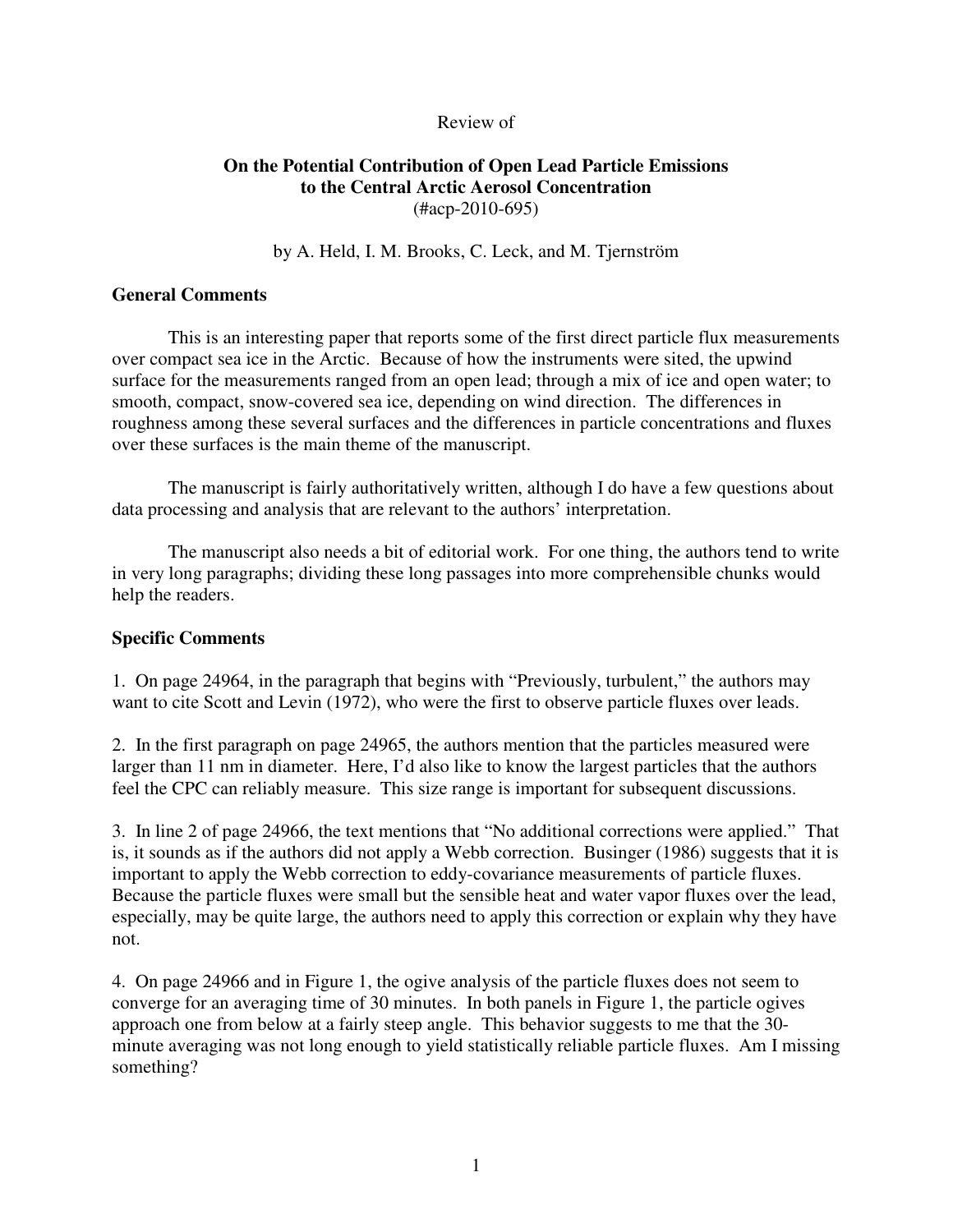5. Still on page 24966, in lines 26 and 27, I do not think Thomas and Foken (2002) gave a "theory" for  $\sigma_w/u$ , they just do data fitting with a new independent variable. Moreover, that independent variable,  $zf/u$ <sub>\*</sub>, is not well chosen because  $u$ <sup>\*</sup> also appears in the dependent variable (i.e.,  $\sigma_w/u_*$ ). Thus, plots of  $\sigma_w/u_*$  versus zf/u<sub>\*</sub> naturally increase (as Thomas and Foken report) because of the built-in fictitious correlation between the nondimensional variables. See Andreas and Hicks (2002) for a further discussion of these types of flawed analyses.

6. Could you provide a reference for Equation (5).

7. The first term on the right side of Equation (6) is not dimensionally correct.

8. The discussion on page 24970, lines 4–11, is not very precise. The authors have sampled at least four different surface types (with distinct roughness regimes), but the discussion here is fairly general and groups previous measurements of roughness length over sea ice into a single category—water AND sea ice. A more meaningful discussion would be to separate the previous measurements into categories that depend on the predominant surface type and compare these with the authors' surface types. For example, Persson et al. (2002) and, especially, Andreas et al. (2010) sampled snow-covered sea ice presumably typical of Sectors C and D. Andreas et al. (2010b) sampled surfaces that were mixes of ice and water, like Sector B. Smith et al. (1983) and Andreas and Murphy (1986) reported the drag coefficient (and thus the roughness length) over leads and polynyas, like Sectors A and F.

9. Continuing on this comment, line 6 reads that "Tjernström (2005) estimated a mean value of . . . ." It's not clear what this number is the "mean value" of.

10. Similar imprecise reporting occurs on pages 24971–24972, lines 19 to 3. The authors review here a host of previous estimates of the deposition velocity but do not mention the size range of the particles in each study. Because deposition velocity is a strong function of particle size [see Equations (5), (6), (8), and (9)], this is a crucial omission. These comparisons are also why I asked earlier for the authors to state the upper limit of their size measurements.

11. On page 24972, lines 16–17, the text mentions the possibility that sectors with only compact ice can also emit particles. It would be useful for the authors to speculate on how this is possible. Their wind speeds seem to be too low for these particles to be blowing snow. What else could they be? Or are these positive particle fluxes erroneous or a consequence of ignoring the Webb correction?

12. Compare the observations of Scott and Levin (1972) with the discussion in the middle of page 24973. They also observed the emission of particles from leads without obvious bursting bubbles.

13. The introduction of the mixing layer height on page 24976, line 5, is a bit confusing. The manuscript explains in the next paragraph that this is not the traditional height of the atmospheric mixed layer (order hundreds of meters). Either make that distinction right where you introduce this mixing layer height or choose a new name for this layer that does not already have a common turbulence definition.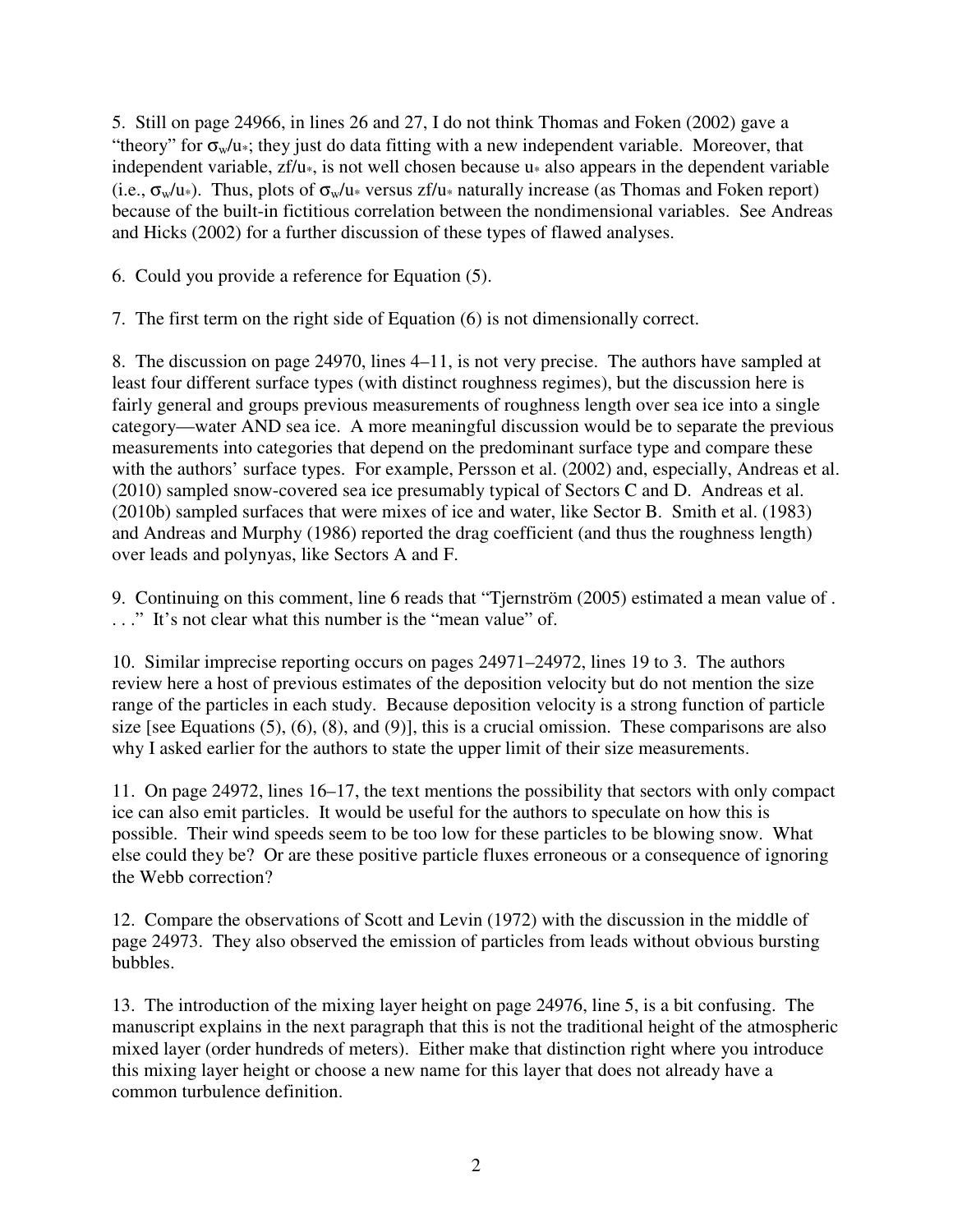14. Figure 2 is a very good figure.

## **Technical Corrections**

1. The authors write in very long paragraph that would read better if broken into smaller pieces. Here are some examples.

Page 24963, line 14: New paragraph with "Optically"

Line 20: New paragraph with "Model projections"

- Page 24967, line 20: New paragraph with "Normalizing"
- Page 24968, line 6: New paragraph with "We restrict"
	- line 12: New paragraph with "Applying"
- Page 24970, line 11: New paragraph with "Figure 2b"

Page 24971, line 19: New paragraph with "The magnitude"

- Page 24975, line 20: New paragraph with "In this simplified"
- Page 24976, line 1: New paragraph with "It should"
	- line 17: New paragraph with "The emission"

line 26: New paragraph with "The same general"

2. On page 24962, lines 20–26 include one long sentence that should be broken into smaller pieces or rewritten to be more concise. For example, in line 23, "during summer from June to August" is redundant. Either "during summer" or "from June to August" is sufficient—not both.

3. Line 14 on page 24964 has two problems. "and quantifying" should be "to quantify" to be parallel with "to evaluate." "its", which follows this construction, does not have an antecedent. "its" must refer to a singular noun; but I think the authors are referring here to "particles."

4. Line 19 on page 24967 includes the meaningless [-].

5. Line 10 on page 24974 seems incomplete. It doesn't read quite right.

6. On page 24976, line 14, begin a new sentence with "in scenario 1."

7. On page 24977, line 21, Orsini et al. is not in the reference list.

8. In Figure 1, remove the meaningless [-] from the labels on the vertical axes. Also, in the caption, explain what the vertical dashed blue lines are.

9. In Figure 3, remove [-] from the label on the vertical axis.

10. The caption for Figure 4 mentions panels a and b, but the two panels have no corresponding labels. Remove [-] from the label on the right vertical axis.